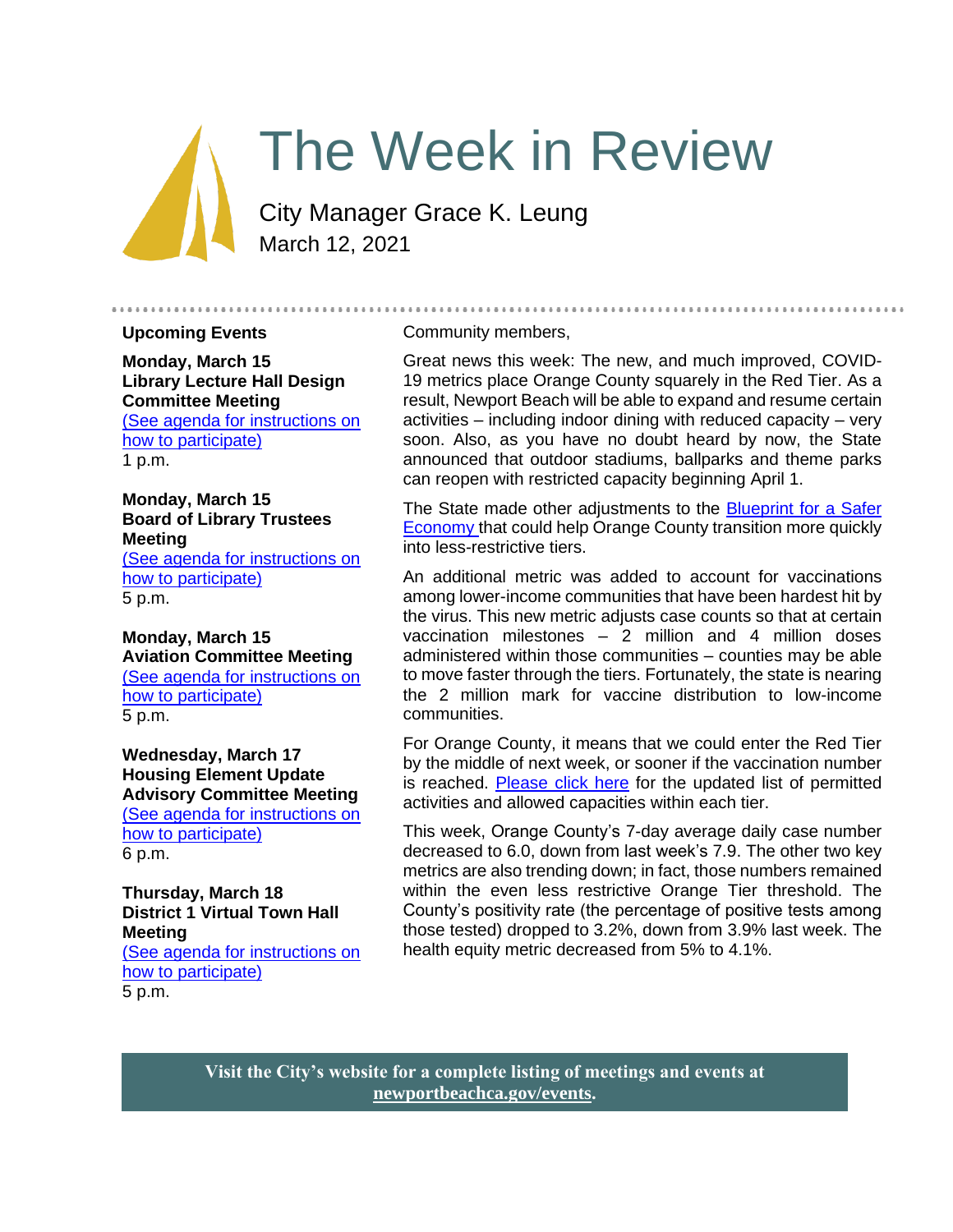Here is updated vaccine information and resources as of March 12:

**Thursday, March 18 Planning Commission Meeting** [\(See agenda for instructions on](https://www.newportbeachca.gov/government/departments/community-development/planning-division/planning-commission)  [how to participate\)](https://www.newportbeachca.gov/government/departments/community-development/planning-division/planning-commission) 6:30 p.m.

• Through the County's Othena platform, pending vaccine supply, you can now select the vaccine type you would like to receive (Moderna, Pfizer or Johnson & Johnson) as you schedule an appointment. Vaccine selection depends on which vaccines are available on open appointment dates.

• The Disneyland Super POD (point of disbursement) is now only dispensing vaccines through American with Disabilities Act (ADA) lanes/in-car vaccinations. The site will have less capacity than the County's other POD sites and is intended to serve people who require an ADA-accessible option.

• The County is now accepting vaccination registrations by phone for those who lack access to technology. The Orange County Health Care Agency hotline, (714) 834-2000 can provide assistance with Othena registration and support. Those with computer and smartphone access are still encouraged to register through the Othena.com platform.

• Vaccine eligibility in Orange County remains in **Phase 1B**, under state guidelines, a group that includes educators, food service, grocery and agriculture workers, child care providers and emergency services workers. The County will reevaluate expanding eligibility to more populations weekly as more vaccine doses become available.

• The County's Othena system is not the only vaccination option, as distribution to hospitals, clinics and pharmacies increases. Even if you are registered with Othena, you can also register with the state's "My Turn" system, administered by Blue Shield, and find other resources at [this link.](https://www.blueshieldca.com/bsca/bsc/wcm/connect/sites/sites_content_en/coronavirus/vaccine-locations) Orange County has developed a similar [vaccine resource web page.](https://occovid19.ochealthinfo.com/covid-19-vaccine-distribution-channels)

• You can subscribe to Orange County's weekly OC COVID19 Vaccine Facts newsletter [at this link.](https://occovid19.ochealthinfo.com/covid-19-vaccine-resources) Scroll down until you see the subscribe button and enter your email.

# **COVID-19 Cases in Newport Beach**

As of March 11, the total number of COVID-19 cases in Newport Beach was 3,645 and the total cases in Orange County was 248,217. The number of recovered COVID-19 patients countywide as of March 11 was 238,305. These figures are provided to Orange County by the California Department of Public Health.

# **Initial Draft of Housing Element Now Available**

City staff and its consultant team have been working with the Housing Element Update Advisory Committee (HEUAC) and the community over the past eight months to prepare an initial draft of the updated General Plan Housing Element. As a reminder, this effort is required by the California Department of Housing and Community Development (HCD) in response to the  $6<sup>th</sup>$  Cycle Regional Housing Needs Assessment (RHNA) allocation of 4,845 new housing units for Newport Beach.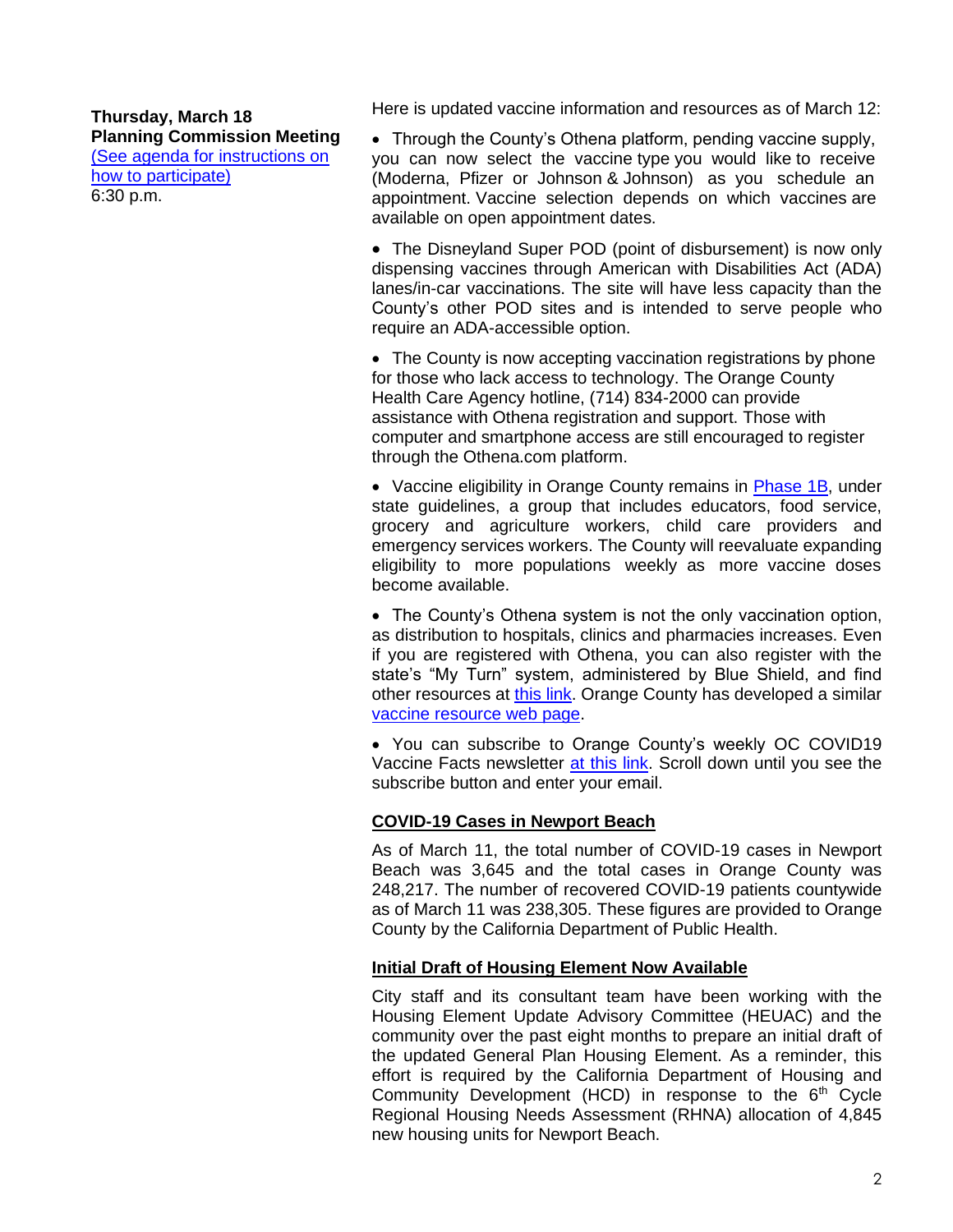The initial draft is now available online. Please click [here](http://www.newportbeachca.gov/DraftHEUpdate) or visit [www.NewportTogether.com](http://www.newporttogether.com/) to download and view it! The entire community is invited and encouraged to review the document and to provide comments. Please provide your comments on this initial draft no later than Friday, April 30, 2021. All comments and questions should be submitted to [GPUpdate@newportbeachca.gov.](mailto:GPUpdate@newportbeachca.gov)

The HEUAC will also be discussing this draft version at its Wednesday, March 17, 2021, meeting and its March 31, 2021, meeting.

A virtual public workshop will be held on Monday, March 22, 2021. The Planning Commission and City Council will review the draft document in a study session at their April meetings. In May 2021, the City will transmit a progress draft to HCD for a preliminary 60-day review and comment.

This is the very first draft of the document. There will be plenty of opportunities to help shape it before its State-mandated adoption date in October 2021. The entire community is encouraged to participate and review it.

The City greatly appreciates the community's continued participation and engagement in this challenging and unprecedented update process.

# **Initial Draft of Circulation Element Now Available**

Much like the Housing Element update, City staff and its consultant team have been working with the Planning Commission and the community over the past eight months to prepare an initial draft of the updated General Plan Circulation Element. The Circulation Element is being updated simultaneously with the Housing Element to comply with new mandates, such as "complete streets." It is also being refreshed to reflect the community's vision on trending transportation matters, including electric vehicles (EV), rideshare services (e.g., Uber and Lyft), public transportation, telecommuting, as well as parking and parking lot management.

The initial draft will be available online. Please click [here](http://www.newportbeachca.gov/DraftCEUpdate) or visit [www.NewportTogether.com](http://www.newporttogether.com/) to download and view it! Please note, at this time, the draft does not include the technical appendices, as those documents are still in progress. The entire community is invited and encouraged to review the document and to provide comments. Please provide your initial comments on this initial draft no later than Friday, April 30, 2021. All comments and questions should be submitted to [GPUpdate@newportbeachca.gov.](mailto:GPUpdate@newportbeachca.gov)

The Planning Commission will also be discussing this draft in a study session at its Thursday, March 18, 2021, meeting. A virtual public workshop will be held on Monday, April 5, 2021, for additional community feedback. Along with the Circulation Element update, City staff and its consultant team will be working on the Environmental Impact Report (EIR), which will provide for additional public input opportunities.

This is the very first draft of the document. There will be plenty of opportunities to help shape the document. The entire community is encouraged to participate and review it.

## **Homelessness Update**

Addressing homelessness continues to be a priority in the City's ongoing COVID-19 response, and City staff works closely with our contractor City Net, and our regional partners throughout the county and state. The City Net hotline number is (714) 451-6198. Those who call the hotline may leave a detailed voicemail message for themselves or others in need and City Net staff will respond within 48 hours. For immediate assistance, call the County's Crisis Prevention Hotline at (877) 7-CRISIS or (877) 727- 4747.

City staff presented an update on homeless strategies at a City Council Study Session on February 23. You can view the presentation [at this link.](http://newportbeach.granicus.com/MediaPlayer.php?view_id=44&clip_id=3649)

The City discourages panhandling in favor of targeted assistance through the Good Giving Program. Donations received through the program enable staff to purchase items such as bicycles, work boots,